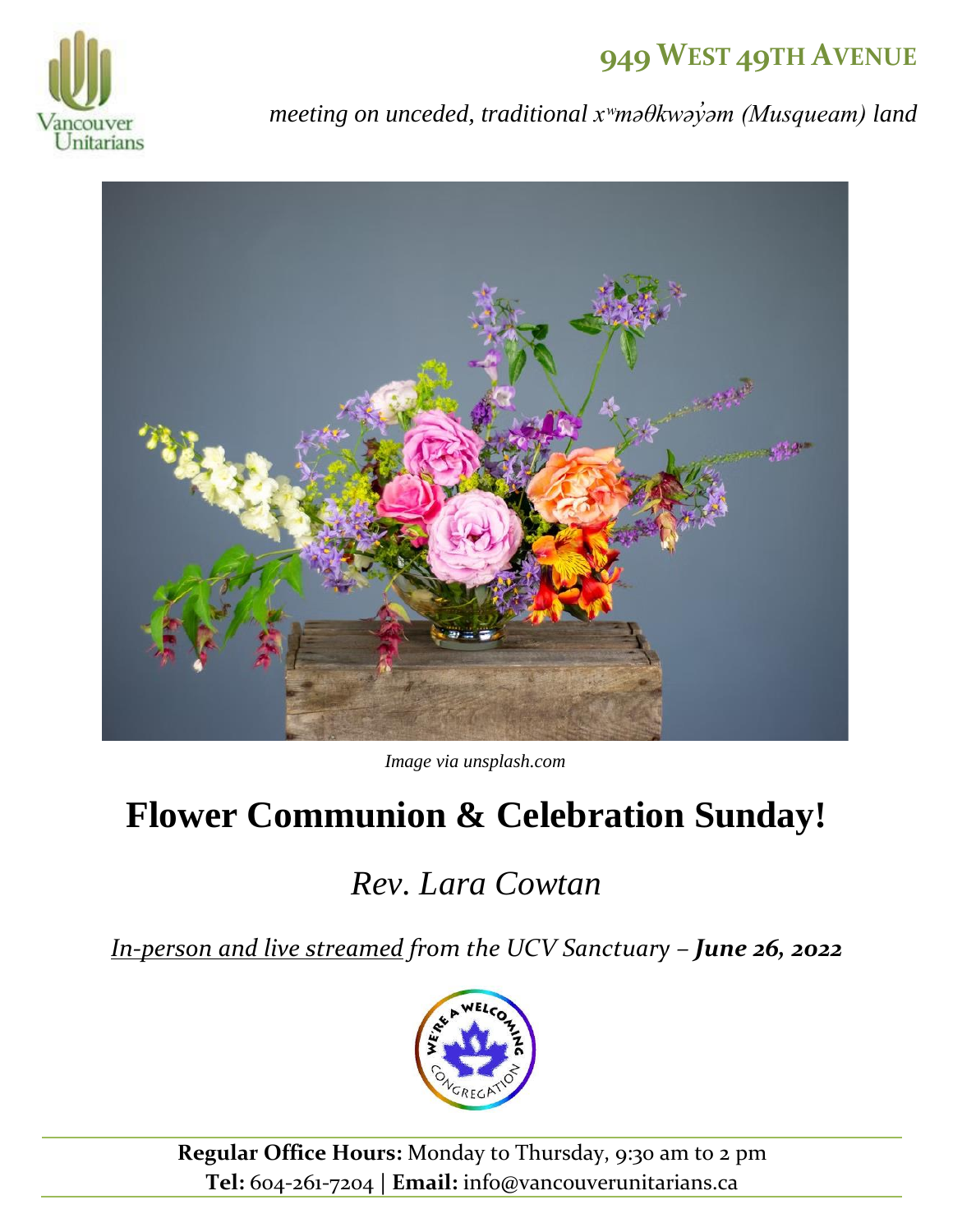# **TODAY AT UCV**

**10 am:** Meditation Group (Meditation Room)

**10 am – 12 pm:** UCV Kids (Lindsey-Priestley)

**11 am:** Sunday Service (Sanctuary)

**1 – 3 pm:** UCV yUUth (Hitschmanova)

**2 – 6:30 pm:** External rental – recital (Sanctuary)

Please consider signing up for our Weekly and Monthly Bulletins at [www.vancouverunitarians.ca/newsletter](http://www.vancouverunitarians.ca/newsletter) for a full accounting of UCV community events and announcements!

# **WANT TO LIGHT A CANDLE?**

Silent candles can be lit anytime at the front of the Sanctuary. Community Candles are read from the book of Joys & Concerns in the Foyer and from the Live Chat on YouTube during the service. Requests for candles can also be submitted in advance at <https://ucv.im/candles> (before 9am Sunday).

### **TODAY'S OUTREACH OPPORTUNITIES FUND RECIPIENT**

**Today is the last day for collecting for the Wild Bird Trust.**

PIVOT LEGAL SOCIETY

Starting July 3, our OOF recipient will be **Pivot Legal Society**. Established in 2001, Pivot has worked in partnership with marginalized people and grassroots organizations to challenge legislation, policies, and practices that undermine human rights, intensify poverty, and perpetuate stigma. It has accomplished lasting changes that have resonated across the country, including protecting the constitutional rights of sex workers, working with vulnerable people who use drugs to breakdown legal barriers to lifesaving harm reduction and drug substitution treatments, supporting victims of police misconduct and excessive force and helping homeless people secure important legal decisions confirming their rights.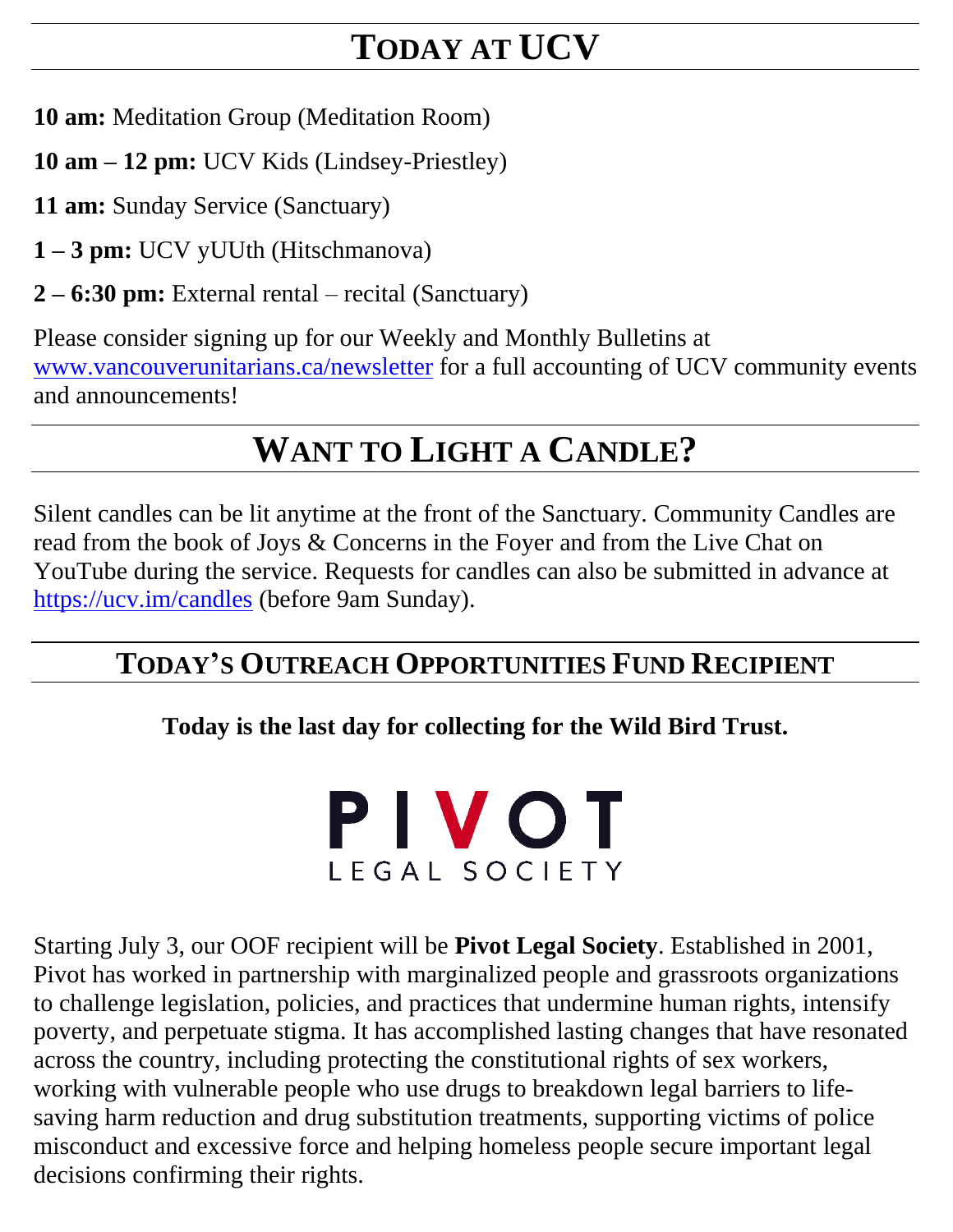### **Celebration of Worship: 11:00am, June 26, 2022**

**Prelude** *La Vie en Rose* Edith Piaf & Louis Louiguy

*Intermezzo in A, Opus 118, No. 2\** Johannes Brahms *Honeysuckle Rose* Anday Razaf & Thomas

### "Fats" Waller Elaine Joe, piano **Welcome & Chalice Lighting** Rev. Lara Cowtan **Hymn** *#21: For the Beauty of the Earth* **Story for All Ages** History of the Flower Ceremony Told by Rev. Lara Cowtan **Silence Musical Reflection** *In Dreams* from *The Lord of the Rings* Fran Walsh & Howard Shore Elaine Joe, piano **New Member Recognition Ceremony Celebration of Rev. Dr. Steven Epperson as Minister Emeritus Hymn** *#123: Spirit of Life* **Flower Ceremony** *The Rose Arabesque No. 1* Amanda McBroom Claude Debussy

#### **Board Minute & Offertory** Bruce McIvor

Elaine Joe, piano

 **Offering and Affirmation of Gratitude:** *We deeply appreciate your presence here, your offerings and the gifts you share.*

We continue to support the work of this congregation and our outreach opportunities recipient through an online offering. You may use **text-to-give** now (Simply text an amount to 778-771-1707 to get started today, or visit **<http://ucv.im/give>** for more information!) or **[donate online](https://vancouver.breezechms.com/give/online)** through our secure Breeze interface.

#### **Benediction & Extinguishing the Chalice Flame**

**Valediction** *Carry the flame of peace and love, until we meet again (x2)*

\* *This Intermezzo by Brahms is one of Steven Epperson's favourite pieces and I appreciate Elaine for learning it on short notice and playing it today on his behalf. Congratulations, Steven!* – Elliott